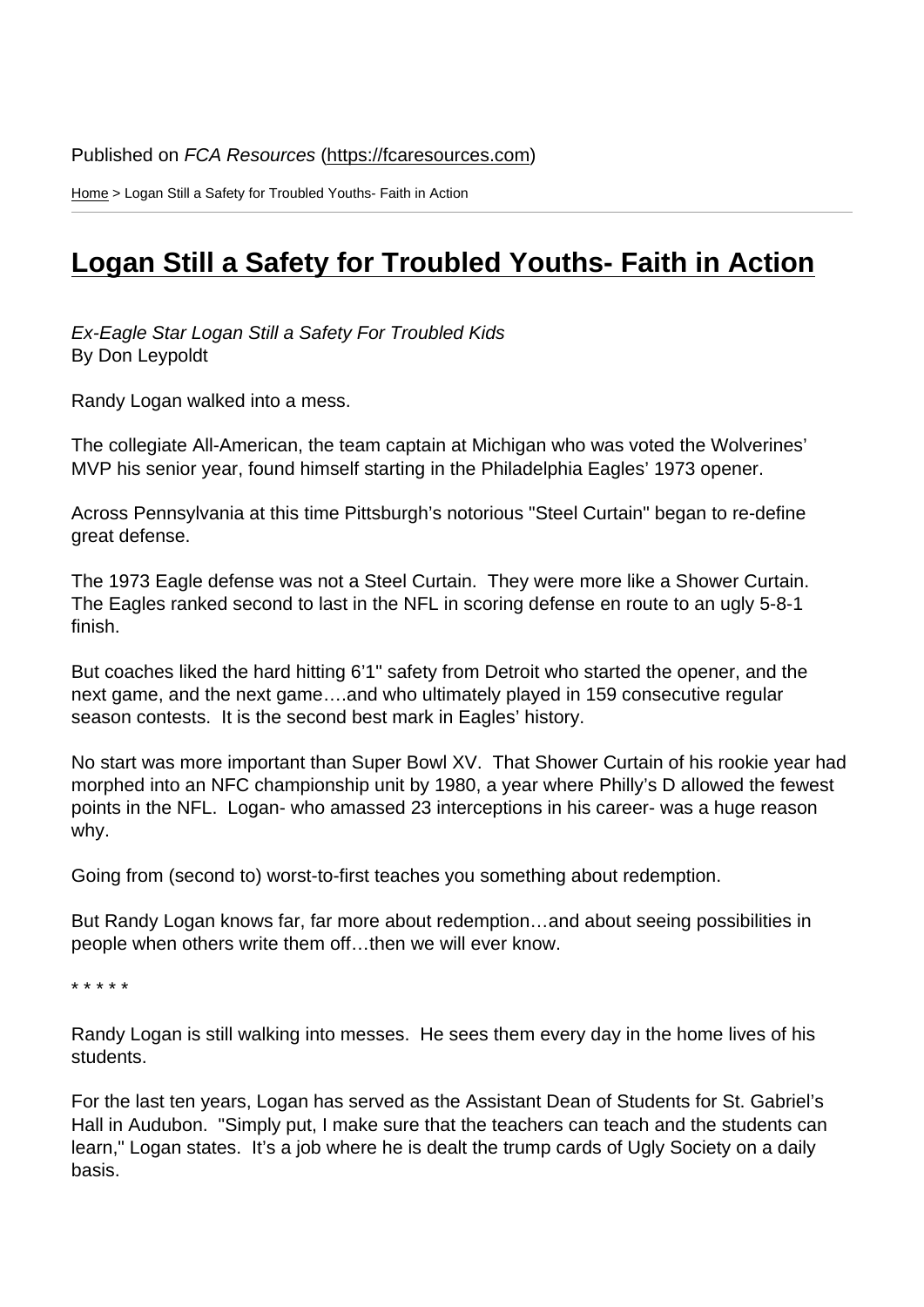There is no way to sugarcoat the students at the residential school. "Judges send them here because they are too young to go to Graterford Prison," Logan comments stoically.

The school has capacity for 210 students. The students range from 12 to 18 years old; they are sent to St. Gabe's by a judge for usually a nine to twelve month term.

These students personify that heart-wrenching paradox of being worldly enough to commit a serious crime while still being too young to see an R-rated movie.

While there are commonalities among the students, their education levels run the gamut. Logan is committed to tailoring the education to the students' individual needs. "We want to meet him where he is," he comments.

Logan worked for Electronic Data Systems (EDS) after retiring from the Eagles; over time, his responsibilities at EDS shifted from the business side to Community Outreach.

Logan's wife Janice, who chairs the school's Character Education committee, got hired by St. Gabe's 12 years ago. Seeing Janice's enthusiasm for the school, when combined with the Logan family's bedrock-solid Christian faith and sense of mission, led him to accept his current role. Logan has never looked back.

"There are so many positive stories," Logan noted. He described how one alumnus just earned his Microsoft Certification while a second, now a social worker, recently came back to St. Gabe's to talk with the students on staying straight.

Logan is ideal for his position- a man with a big heart for students while having the toughness of, well, a Pro-Bowl caliber defensive back. He has frank conversations with all of St. Gabe's residents, allowing him to impart life lessons.

"We ask them what their goals are. If they could have three wishes, what would they be? You'd be surprised at their answers," Logan observes.

"Most wish that they had never done what they had done, and that they could re-do life over so that it never occurred. They wish that they could go to college. We try to get them to believe that it is possible to achieve those things.

"We have enough time to open the door to a child's heart," Logan concluded. "If he takes what we say, it can revolutionize his life. The key is getting him to trust us."

After a year's worth of education, tough love, discipline and values, students leave St. Gabriel's Hall and head home. This is where Logan's biggest challenge- and vision- emerge.

When a student returns to their home environment- lacking support- it is easy for him to revert back to his past bad habits. Logan feels that there needs to be a two-pronged network in place for when kids do come home.

The first is a partnership with local businesses, so that students can see tangible, legal economic opportunities. The second is a mentorship with other people who can re-enforce positive values in the student.